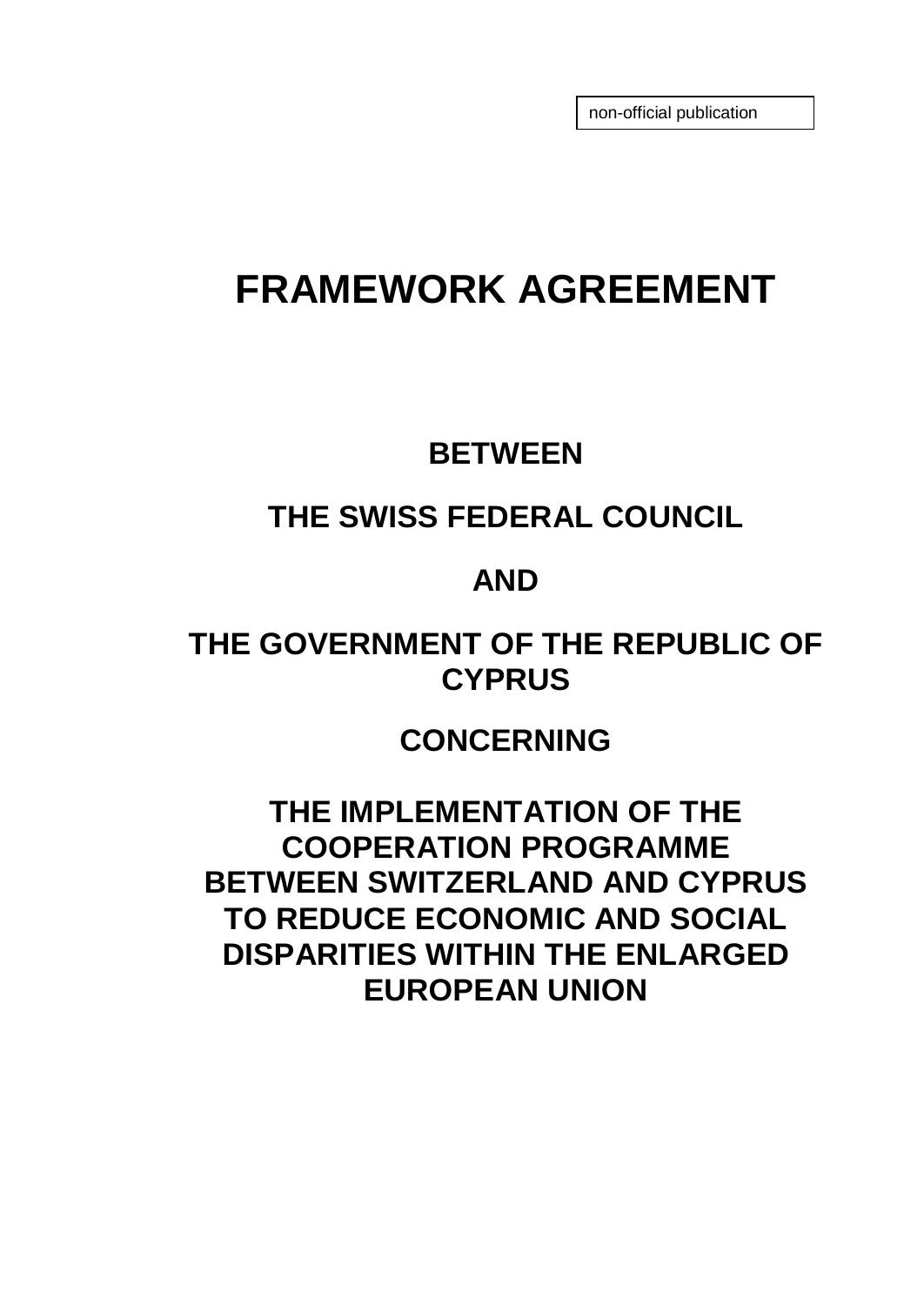THE SWISS FEDERAL COUNCIL (hereinafter referred to as "Switzerland")

AND

THE GOVERNMENT OF THE REPUBLIC OF CYPRUS (hereinafter referred to as "Cyprus")

hereinafter collectively referred to as "the Parties",

- AWARE of the importance of the enlargement of the European Union (EU) for the stability and prosperity in Europe;
- NOTING the solidarity of Switzerland with the endeavours of the EU to reduce economic and social disparities within the EU;
- HAVING regard to the friendly relations between the two countries;
- DESIROUS of strengthening these relations and the fruitful cooperation between the two countries;
- INTENDING to promote further the social and economic development in the Republic of Cyprus;
- IN VIEW of the fact that the Swiss Federal Council has expressed, in a Memorandum of Understanding with the European Community of 27 February 2006, the intention that Switzerland shall contribute up to 1'000'000'000 CHF (one billion CHF) to reduce economic and social disparities within the enlarged EU (hereinafter referred to as "Memorandum of Understanding");

have agreed as follows:

### **Article 1 – Definitions**

For the purpose of this Agreement, unless the context otherwise requires:

- "Contribution" means the non-reimbursable financial contribution granted by Switzerland under this Agreement;
- "Project" means a specific project or programme or other joint activities in the framework of this Agreement. A programme consists of component projects linked by a common theme or shared objectives;
- "Commitment" means the allocation of a certain amount of the Contribution to a Project agreed upon by the Parties;
- "Project Agreement" means an agreement between the Parties and, if need be, additional contracting parties, on the implementation of a Project agreed upon by the Parties;
- "National Coordination Unit" (NCU) means the unit in the Republic of Cyprus in charge of the coordination of the Cooperation Programme between Switzerland and Cyprus;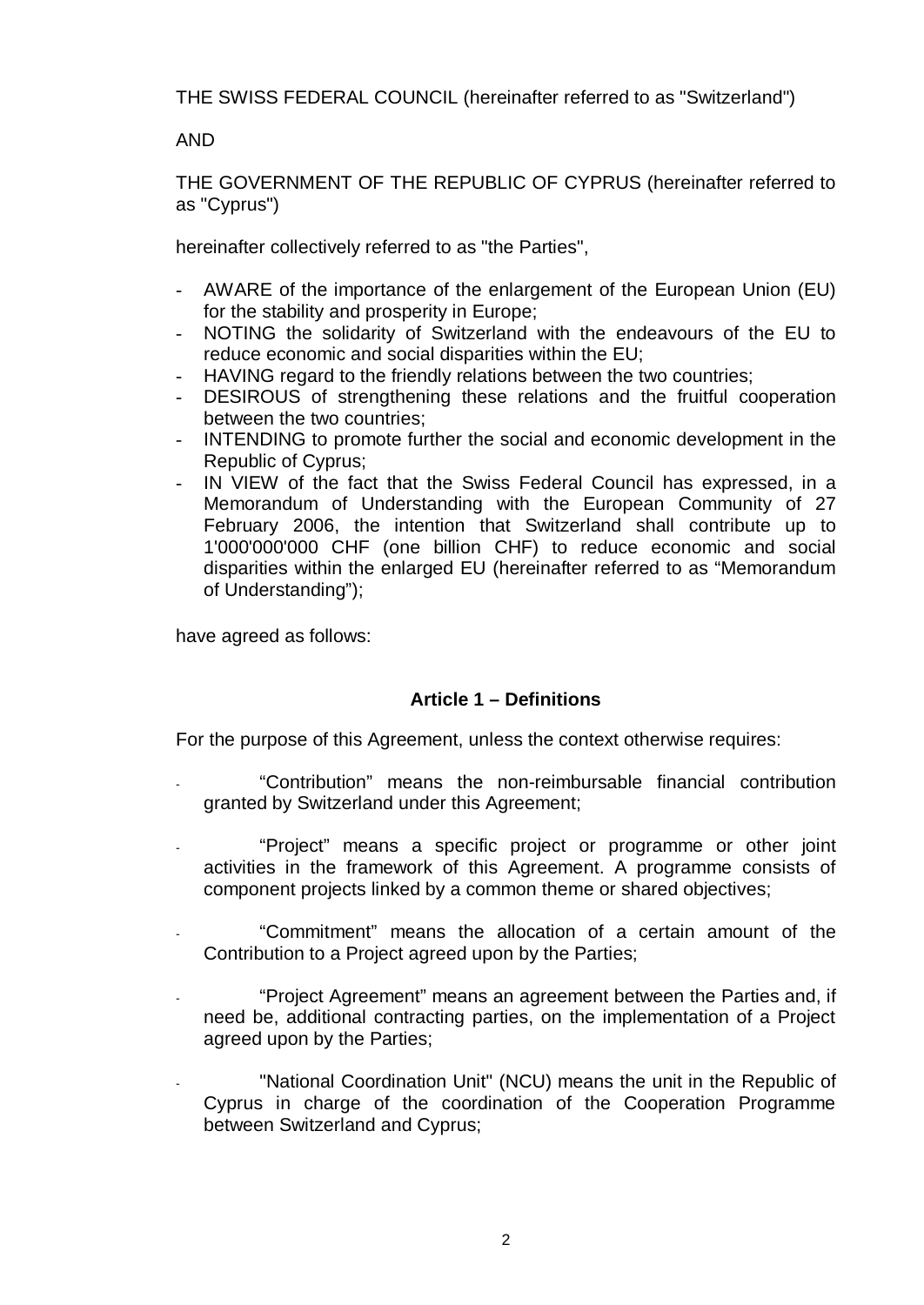"Intermediate Body" means any legal public or private entity which acts under the responsibility of the NCU or which carries out duties on behalf of the NCU with regard to Executing Agencies implementing Projects;

- "Executing Agency" means any public authority, any public or private corporation as well as any organization recognized by the Parties and mandated to implement a specific Project financed under this Agreement. The term "Executing Agency" is equivalent to the term "Final Beneficiary" used in the EU terminology;
- "Implementation Agreement" means an agreement between the NCU and/or the Intermediate Body and the Executing Agency for the implementation of the Project;

### **Article 2 - Objectives**

1. The Parties shall promote the reduction of economic and social disparities within the enlarged EU through Projects mutually agreed upon between the Parties and in line with the Memorandum of Understanding and the Conceptual Framework for the Cooperation Programme between Switzerland and Cyprus as outlined in Annex 1 of this Agreement.

2. The objective of this Agreement is to establish a framework of rules and procedures for the planning and implementation of the cooperation between the Parties.

### **Article 3 - Amount of the Contribution**

1. Switzerland agrees to grant a non-reimbursable Contribution towards the reduction of economic and social disparities within the enlarged EU of up to CHF 5,988.000 million (five million nine hundred and eighty eight thousand Swiss Francs) to Cyprus for a Commitment period of five years and a disbursement period of ten years, starting from the approval date of the Contribution by the Swiss Parliament, which is 14 June 2007.

2. Switzerland shall accept submissions of Final Project Proposals according to Annex 2, Chapter 2.4 for Commitment or re-commitment of funds until two months before the end of the Commitment period.

3. Funds not committed during the Commitment period shall not be available anymore for the Cooperation Programme between Switzerland and Cyprus.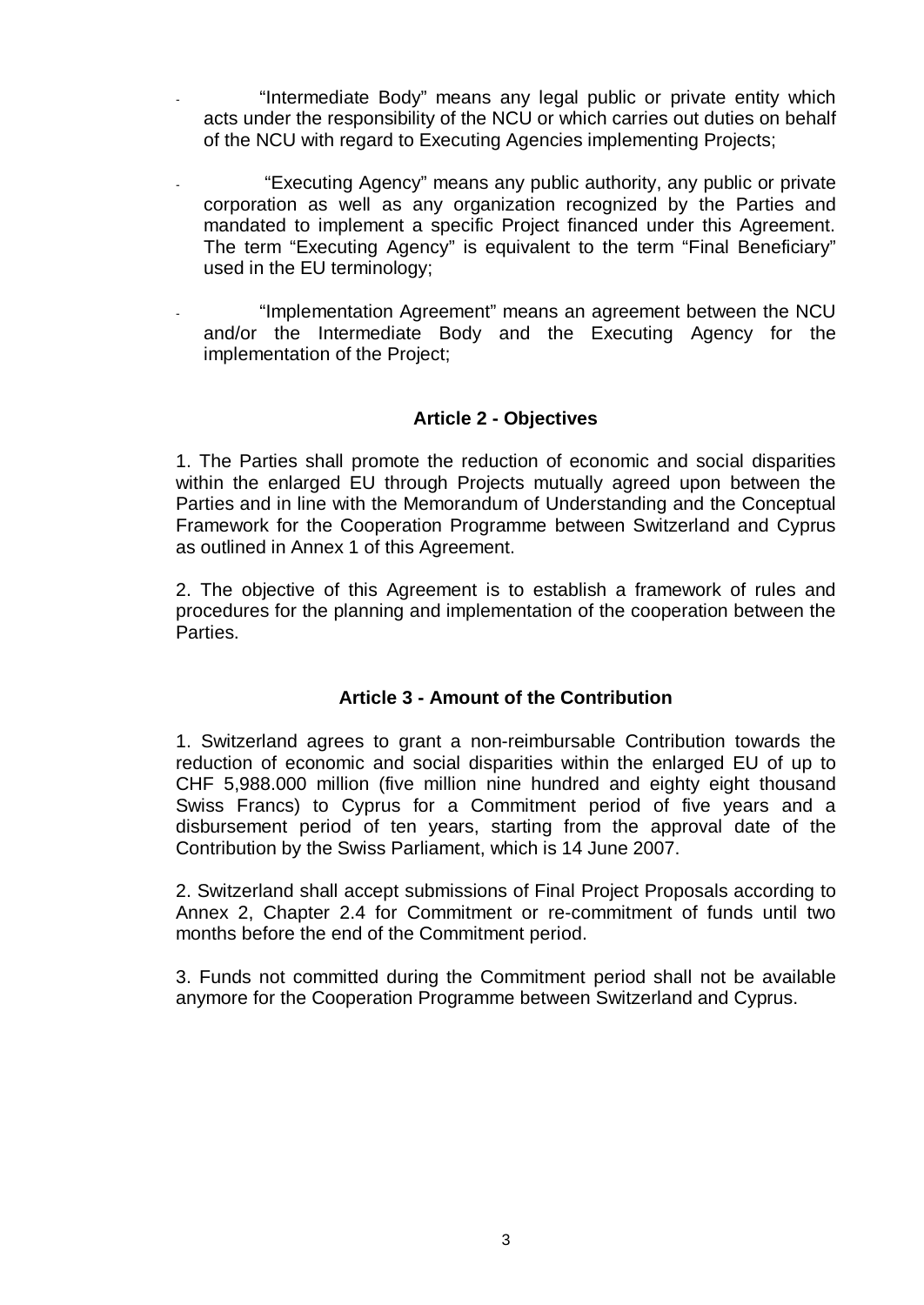### **Article 4 - Scope**

The dispositions of this Agreement shall apply to national and/or trans-national Projects financed by Switzerland or co-financed by Switzerland with multilateral institutions and other donors, executed by an Executing Agency, mutually agreed upon by the Parties.

### **Article 5 – Utilization of the Contribution**

1. The Contribution shall be for the financing of Projects and can take the form of financial assistance including grants, credit lines, guarantee schemes, equity participations, loans and technical assistance.

2. The Contribution shall be used in line with the objectives, principles, strategies, thematic focus as outlined in the Conceptual Framework in Annex 1.

3. 5% of the Contribution shall be used by Switzerland for its administration of this Agreement. This includes, inter alia, expenses for staff and consultants, administrative infrastructure, missions, monitoring and evaluation.

4. The Contribution, in the form of grants, may not exceed 60% of the total eligible costs of the Project, except in the case of Projects receiving additional financing in the form of budget allocations from national, regional or local authorities, in which case the Contribution may not exceed 85% of the total eligible costs. Institution-building and technical assistance Projects, Projects implemented by non-governmental organisations as well as financial assistance benefiting the private sector (credit lines, guarantees, equity and debt participations) may be fully financed by the Contribution.

5. The following costs shall not be eligible for grant support: expenditures incurred before the signing of the respective Project Agreement by all Parties, interests on debt, the purchase of real estate, staff costs of the Government of Cyprus, and recoverable value added tax as specified in Article 7 of this Agreement.

### **Article 6 - Coordination and Procedures**

1. To make sure that Projects have the greatest possible impact and in order to avoid duplication and overlapping with projects financed through means of structural and/or cohesion funding as well as by any other funding source, the Parties shall assure an effective coordination and share any information needed to that end.

2. All the correspondence exchanged between the Parties, including reports and Project documents, shall be drafted in English.

3. As a general rule, each Project shall be subject to a Project Agreement, which shall set out the terms and conditions of grant assistance as well as the roles and responsibilities of the contracting parties.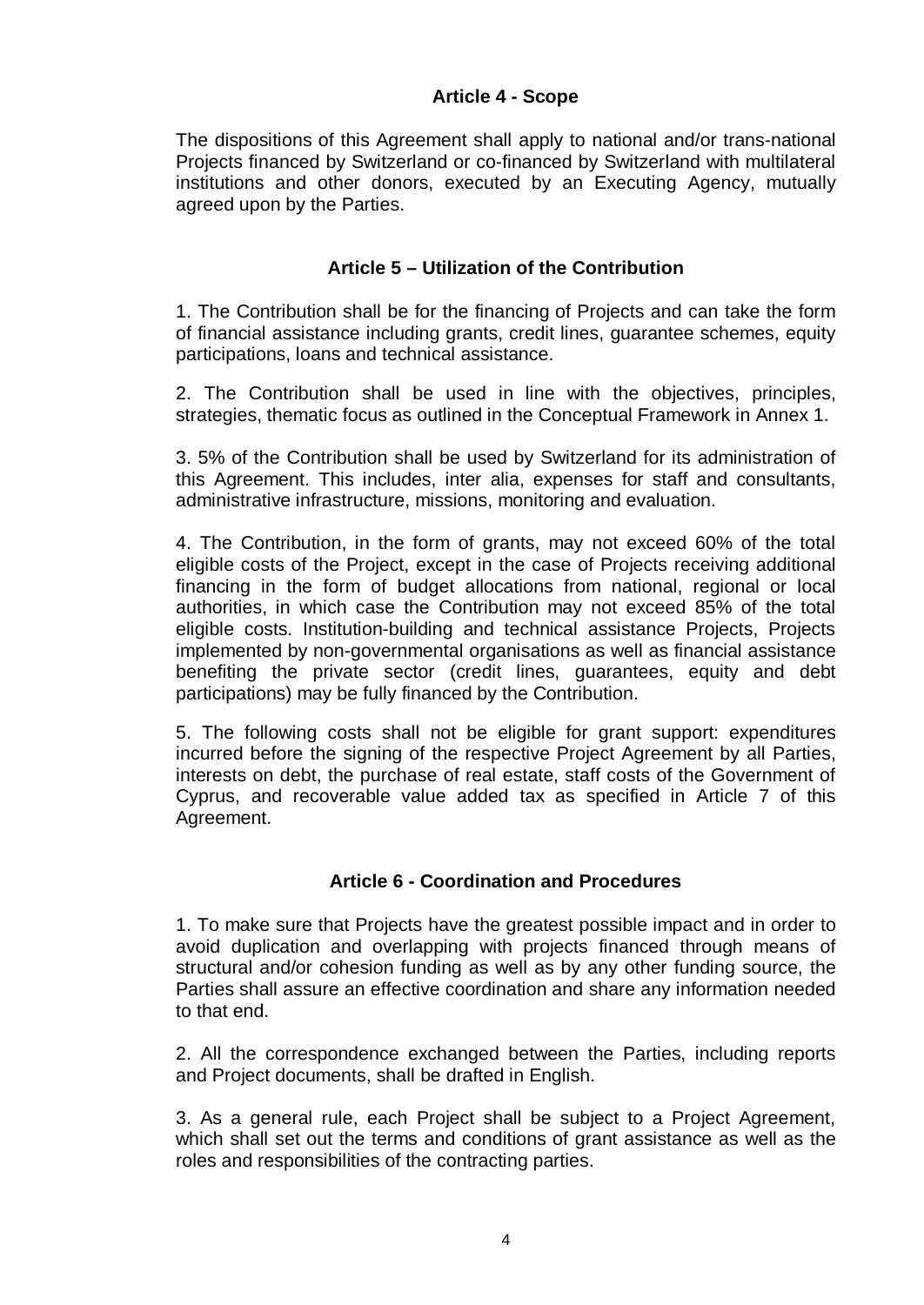4. Cyprus is responsible for the identification of projects to be financed by the Contribution. Cyprus and Switzerland will be in a position to proactively discuss Projects and suggest project preparation. The rules and procedures for the selection and implementation of Projects are defined in Annex 2.

5. All Projects shall be supported by Cyprus and approved by Switzerland. The Parties attach high importance to the monitoring, the evaluation and the audit of Projects and of the Cooperation Programme between Switzerland and Cyprus as stipulated in Annex 2. Switzerland, or any mandated third party acting on its behalf, is entitled to visit, monitor, review, audit and evaluate all activities and procedures related to the implementation of the Projects financed by the Contribution, as deemed appropriate by Switzerland. Cyprus shall provide all requested or useful information and shall take or cause to be taken all actions allowing the successful realisation of such mandates.

6. Upon entry into force of this Agreement, Cyprus shall open a separate bank account at the Central Bank of the Republic of Cyprus in which the funds received from the Swiss Contribution shall be deposited. The Swiss administration costs referred to in Article 5, Paragraph 3 of this Agreement shall not be managed through this account. The accumulated net interest shall be credited to the bank account at the Central Bank of the Republic of Cyprus and be yearly reported to Switzerland.

7. Payment procedures are outlined in Annex 2, Chapter 4 of this Agreement.

### **Article 7 - Value Added Tax and other Taxes and Charges**

1. Value added tax (VAT) shall be considered eligible expenditure only if it is genuinely and definitively borne by the Executing Agency. VAT which is recoverable, by whatever means, shall not be considered eligible even if it is not actually recovered by the Executing Agency or by the final recipient.

2. Other levies, taxes or charges, in particular direct taxes and social security contributions on salaries and wages, shall constitute eligible expenditure only if they are genuinely and definitively borne by the Executing Agency.

### **Article 8 - Annual Meetings and Reporting**

1. In order to ensure effective implementation of the Cooperation Programme between Cyprus and Switzerland, the Parties agree to hold annual meetings. The first meeting shall be held no later than one year after the beginning of the application of this Agreement.

2. Cyprus shall organize the meetings in cooperation with Switzerland. The NCU shall present one month before the meetings an annual report. Its content shall include but not be limited to the issues listed in Annex 2.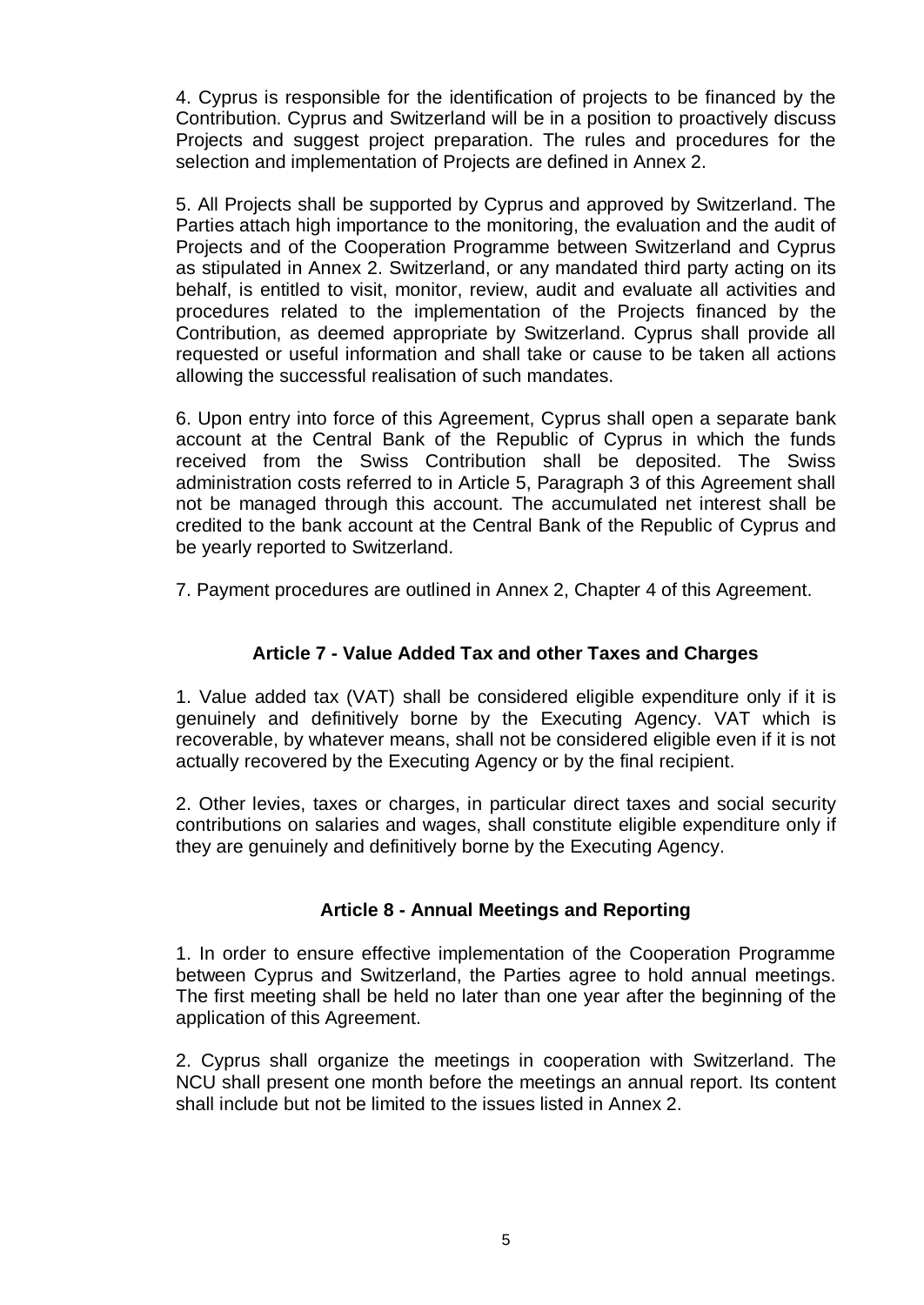3. Upon the final disbursement under this Agreement, Cyprus shall submit to Switzerland a final report assessing the accomplishment of the objective of this Agreement and a final financial statement on the use of the Contribution, based on the financial audits of the Projects.

### **Article 9 - Competent Authorities**

1. Cyprus has authorized the Planning Bureau to act on its behalf as the NCU for the Cooperation Programme between Cyprus and Switzerland. The NCU shall have the overall responsibility for the management of the Contribution in the Republic of Cyprus, including the responsibility for financial control and audit.

2. Switzerland has authorized the Federal Department of Foreign Affairs, acting through the Swiss Agency for Development and Cooperation (SDC), to act on its behalf for the implementation of the Cooperation Programme between Switzerland and Cyprus.

3. The Swiss Embassy shall act as the contact point for the NCU with regard to official information referring to the Contribution. Day-to-day communication between the competent authorities may be maintained directly.

### **Article 10 – Common Concern**

The Parties share a common concern in the fight against corruption, which jeopardises good governance and the proper use of resources needed for development, and, in addition, endangers fair and open competition based upon price and quality. They declare, therefore, their intention of combining their efforts to fight corruption and, in particular, declare that any offer, gift, payment, remuneration or benefit of any kind whatsoever, made to whomsoever, directly or indirectly, with a view to being awarded a mandate or contract within the framework of this Agreement, or during its execution, will be construed as an illegal act or corrupt practice. Any act of this kind constitutes sufficient grounds to justify termination or annulment of this Agreement, the respective Project Agreement, the procurement or resulting award, or for taking any other corrective measure laid down by applicable law.

### **Article 11 - Final Provisions**

1. Annexes 1 and 2 shall form an integral part of this Agreement.

2. Any dispute which may result from the application of this Agreement shall be resolved by diplomatic means.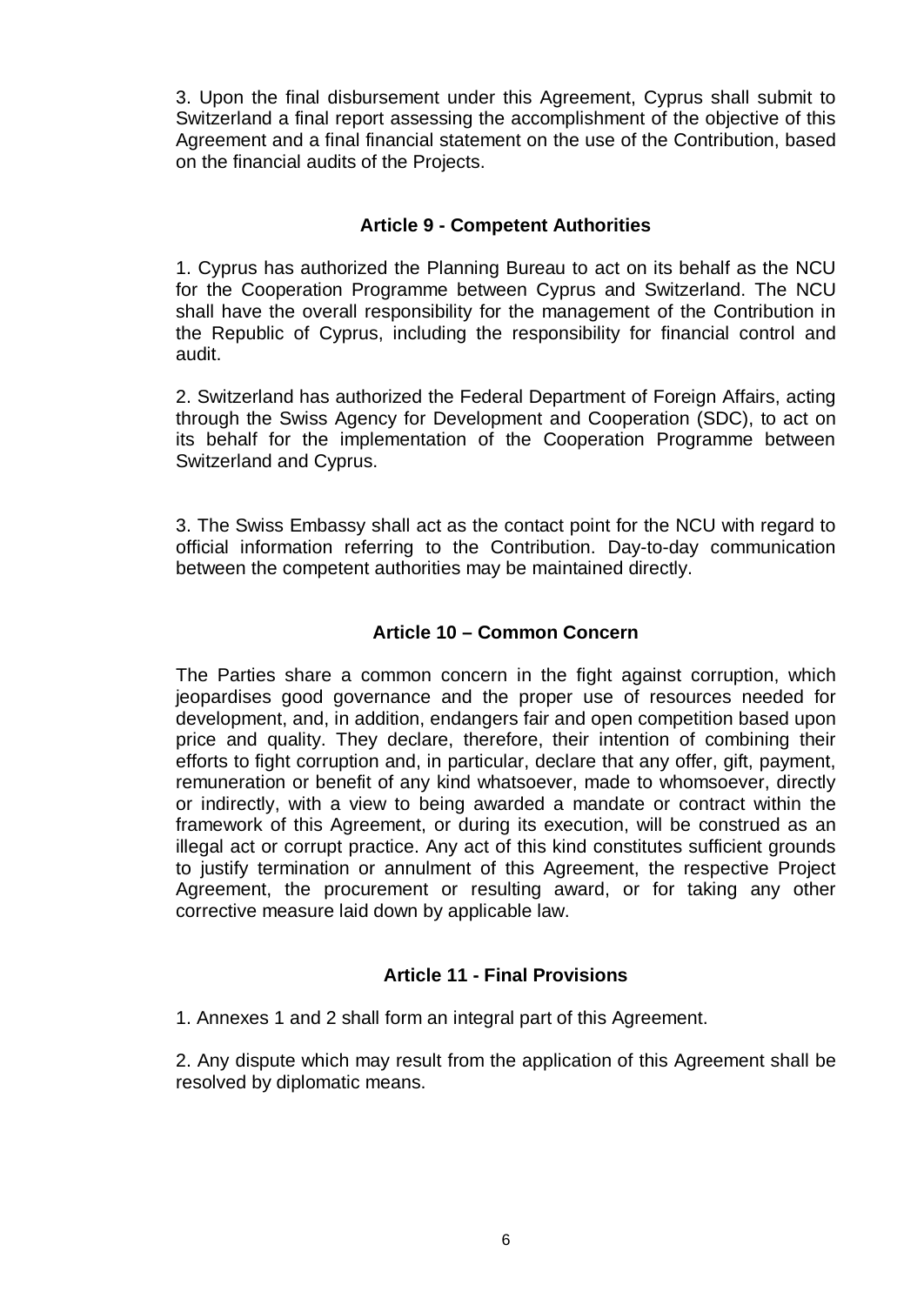3. Any amendment to this Agreement shall be made in writing with the mutual agreement of the Parties and according to their respective procedures. Any amendment to the Annexes 1 and 2 of this Agreement shall be made in writing with the mutual agreement of the competent authorities mentioned in Article 9.

4. This Agreement can be terminated at any time by one of the Parties upon a six-month prior written notice. In this case, the provisions of this Agreement shall continue to apply to the Project Agreements concluded before the termination of this Agreement. The Parties shall decide by mutual agreement any other consequences of the termination.

5. This Agreement shall enter into force on the date of the notification confirming the completion by both Parties of their respective approval procedures. The Agreement covers a Commitment period of five years and a disbursement period of ten years. It applies until the final report by Cyprus assessing the accomplishment of the objective of this Agreement is submitted according to Article 8 Paragraph 3. The Commitment period shall start according to Article 3 Paragraph 1. In the case that the Commitment period starts before the entry into force of this Agreement, the Parties shall apply this Agreement provisionally starting on the day of its signing.

Signed at Bern on 20 December 2007, in two authentic copies in the English language.

For the Swiss **For the Government of** Federal Council **Example 2** the Republic of Cyprus

Micheline Calmy-Rey

Andreas Moleskis

Doris Leuthard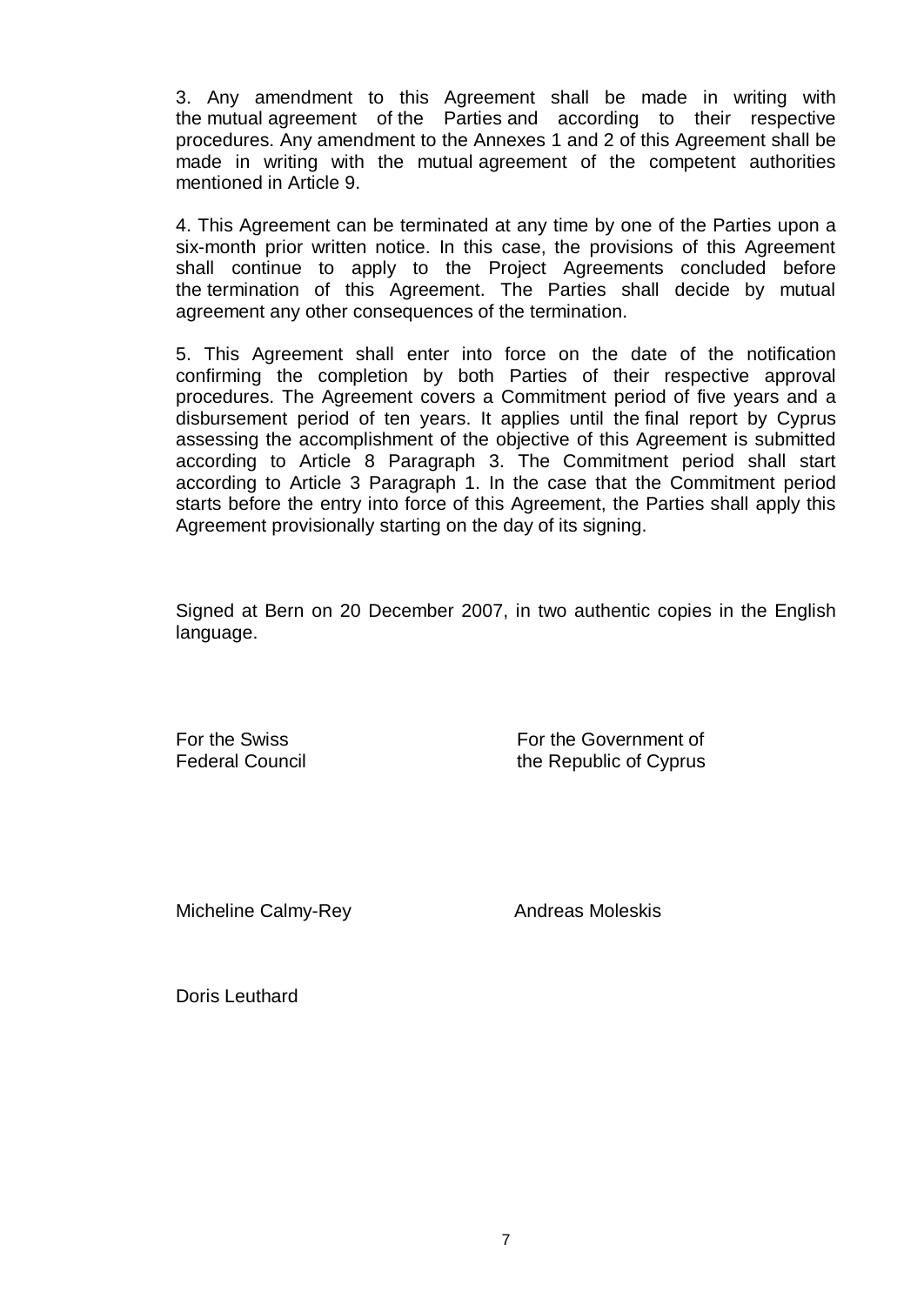pubblicazione non-ufficiale

# **ACCORDO QUADRO**

### **TRA**

# **IL CONSIGLIO FEDERALE SVIZZERO**

**E** 

## **IL GOVERNO DELLA REPUBBLICA DI CIPRO**

### **CONCERNENTE**

**L'ATTUAZIONE DEL PROGRAMMA DI COOPERAZIONE TRA LA SVIZZERA E CIPRO DESTINATO A RIDURRE LE DISPARITA ECONOMICHE E SOCIALI ALL'INTERNO DELL'UNIONE EUROPEA ALLARGATA**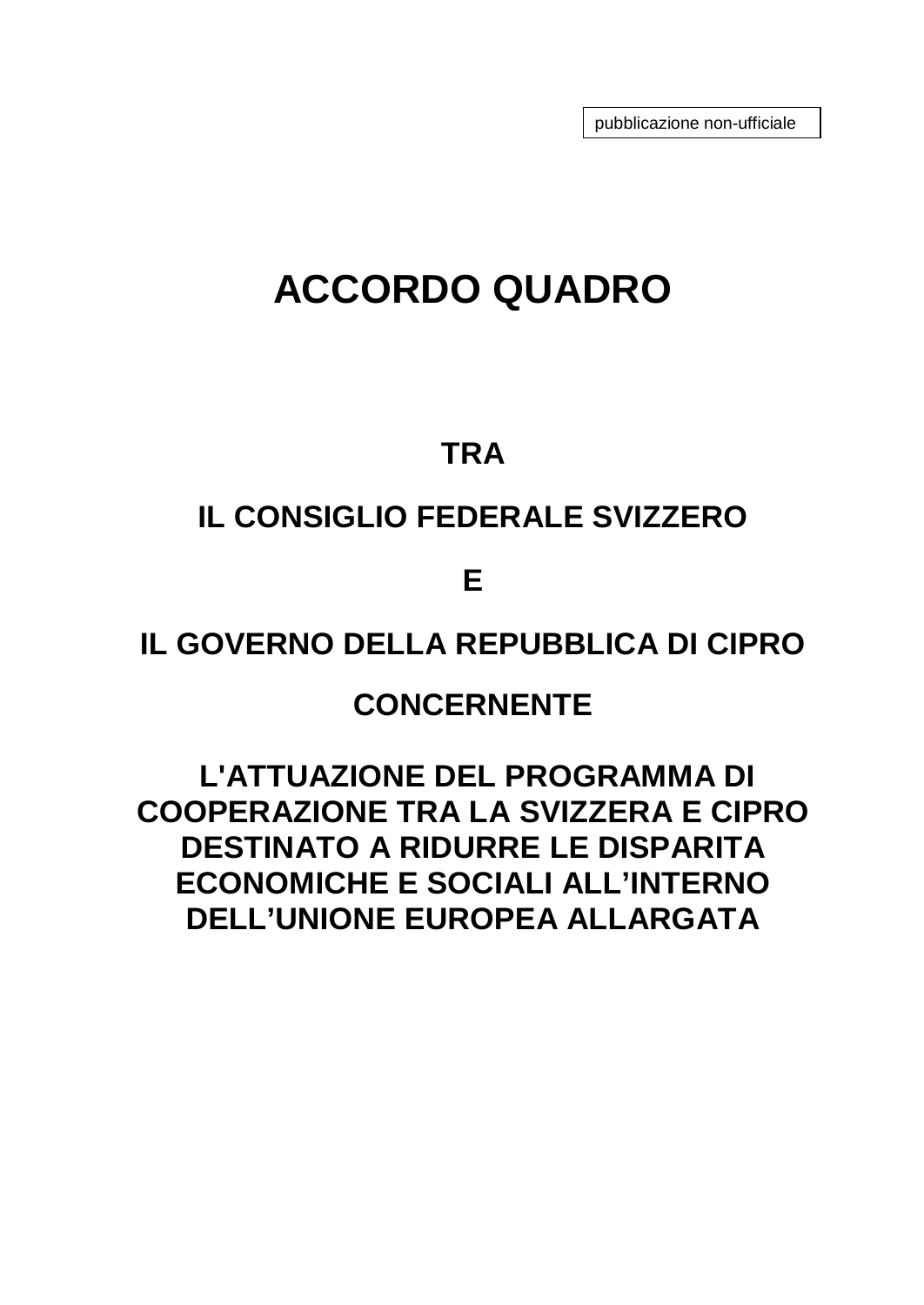### IL CONSIGLIO FEDERALE SVIZZERO (in seguito denominato «Svizzera»)

E

IL GOVERNO DELLA REPUBBLICA DI CIPRO (in seguito denominato «Cipro»)

in seguito congiuntamente denominati «Parti»,

- CONSAPEVOLI dell'importanza che l'allargamento dell'Unione europea riveste per la stabilità e la prosperità in Europa,
- A TESTIMONIANZA della solidarietà della Svizzera nei confronti dell'Unione europea quanto agli sforzi compiuti da quest'ultima per ridurre le disparità economiche e sociali al suo interno,
- AVENDO RIGUARDO ai rapporti di amicizia che uniscono i due Paesi,
- DESIDEROSI di rafforzare ulteriormente detti rapporti di amicizia e la proficua collaborazione tra i due Paesi,
- VOLENDO favorire la crescita sociale ed economica nella Repubblica di Cipro,
- CONSIDERATO che in un Memorandum d'intesa sottoscritto con l'Unione europea il 27 febbraio 2006 (in seguito denominato «Memorandum d'intesa») il Consiglio federale ha espresso l'intenzione della Svizzera di stanziare un contributo di importo pari a un miliardo di franchi svizzeri per ridurre le disparità economiche e sociali all'interno dell'Unione europea allargata,

convengono quanto segue:

### **Articolo 1 – Definizioni**

Ai fini del presente Accordo valgono, sempreché il contesto non richieda un'interpretazione diversa, le seguenti definizioni:

- «contributo»: contributo finanziario non rimborsabile concesso dalla Svizzera in virtù dell'Accordo;
- «progetto»: progetto o programma specifico o un'altra attività correlata nel quadro del presente Accordo. Un programma consiste in una serie di progetti accomunati da un tema comune o da obiettivi condivisi;
- «stanziamento»: assegnazione di un certo importo del contributo a un progetto approvato dalle Parti;
- «accordo di progetto»: accordo tra le Parti, e se necessario tra ulteriori parti contraenti, concernente la realizzazione di un progetto approvato dalle Parti;
- «Unità di coordinamento nazionale» (UCN): organismo nella Repubblica di Cipro incaricato del coordinamento del Programma di cooperazione tra la Svizzera e Cipro;
- «organismo intermediario»: qualsiasi ente pubblico o privato che agisce sotto la responsabilità dell'UCN o che adempie compiti per conto di quest'ultima nei riguardi di agenzie operative che realizzano progetti;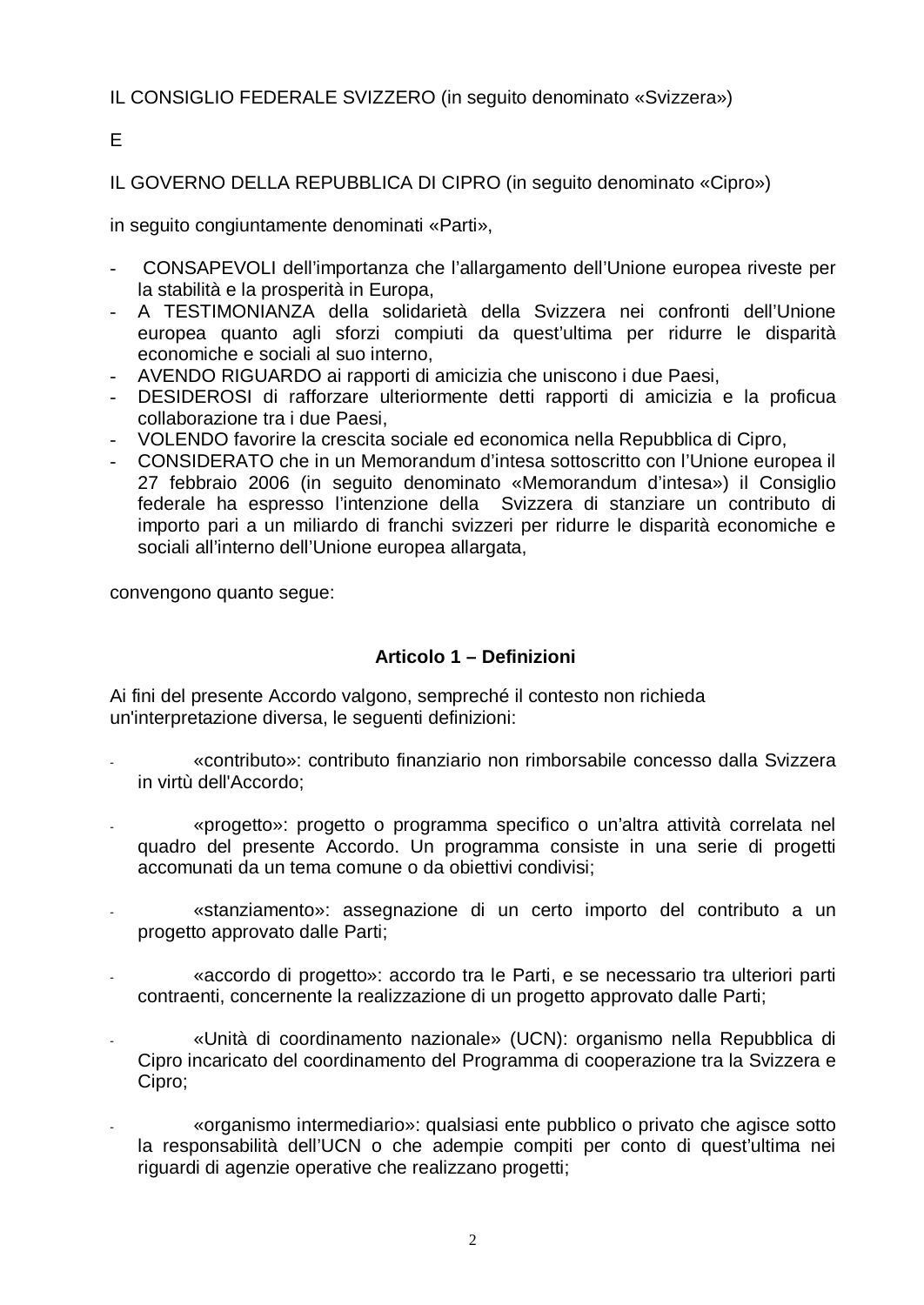- «organismo esecutore»: qualsiasi autorità pubblica, società pubblica o privata oppure organizzazione riconosciuta dalle Parti e incaricata di realizzare un progetto specifico finanziato in virtù del presente Accordo. Il termine «organismo esecutore» è equivalente al termine «beneficiario finale» utilizzato nella terminologia UE;
- «accordo di attuazione»: accordo tra l'UCN e/o l'organismo intermediario e l'organismo esecutore per l'attuazione del progetto.

### **Articolo 2 - Scopi**

1. Le Parti intendono promuovere la riduzione delle disparità economiche e sociali all'interno dell'Unione europea allargata mediante progetti convenuti di comune accordo tra le Parti e in linea con il Memorandum d'intesa e il Quadro concettuale per il Programma di cooperazione tra la Svizzera e Cipro illustrato nell'appendice 1 del presente Accordo.

2. Scopo del presente Accordo è di istituire un quadro di norme e procedure per la pianificazione e la realizzazione della cooperazione tra le Parti.

### **Articolo 3 – Entità del contributo**

- 1. La Svizzera accetta di concedere a Cipro, in vista della riduzione delle disparità economiche e sociali all'interno dell'Unione europea allargata, un contributo non rimborsabile di importo pari a 5,988 millioni di franchi svizzeri (cinque milioni e novecentoottantottomila franchi svizzeri) per un periodo di stanziamento di cinque anni e per un periodo di erogazione di dieci anni a decorrere dalla data di approvazione del contributo da parte del Parlamento svizzero, vale a dire dal 14 giugno 2007.
- 2. La Svizzera accetterà le proposte di progetto finale presentate per lo stanziamento o il nuovo stanziamento di fondi conformemente al capitolo 2 dell'Appendice 2 fino a due mesi prima della fine del periodo di stanziamento.

3. I fondi non stanziati durante il periodo di stanziamento non saranno più a disposizione per il Programma di cooperazione tra la Svizzera e Cipro.

### **Articolo 4 – Campo d'applicazione**

Le disposizioni del presente Accordo si applicano ai progetti nazionali e transnazionali finanziati dalla Svizzera o da essa cofinanziati insieme ad altre istituzioni multilaterali e ad altri donatori, e realizzati da un organismo esecutore approvato di comune accordo dalle Parti.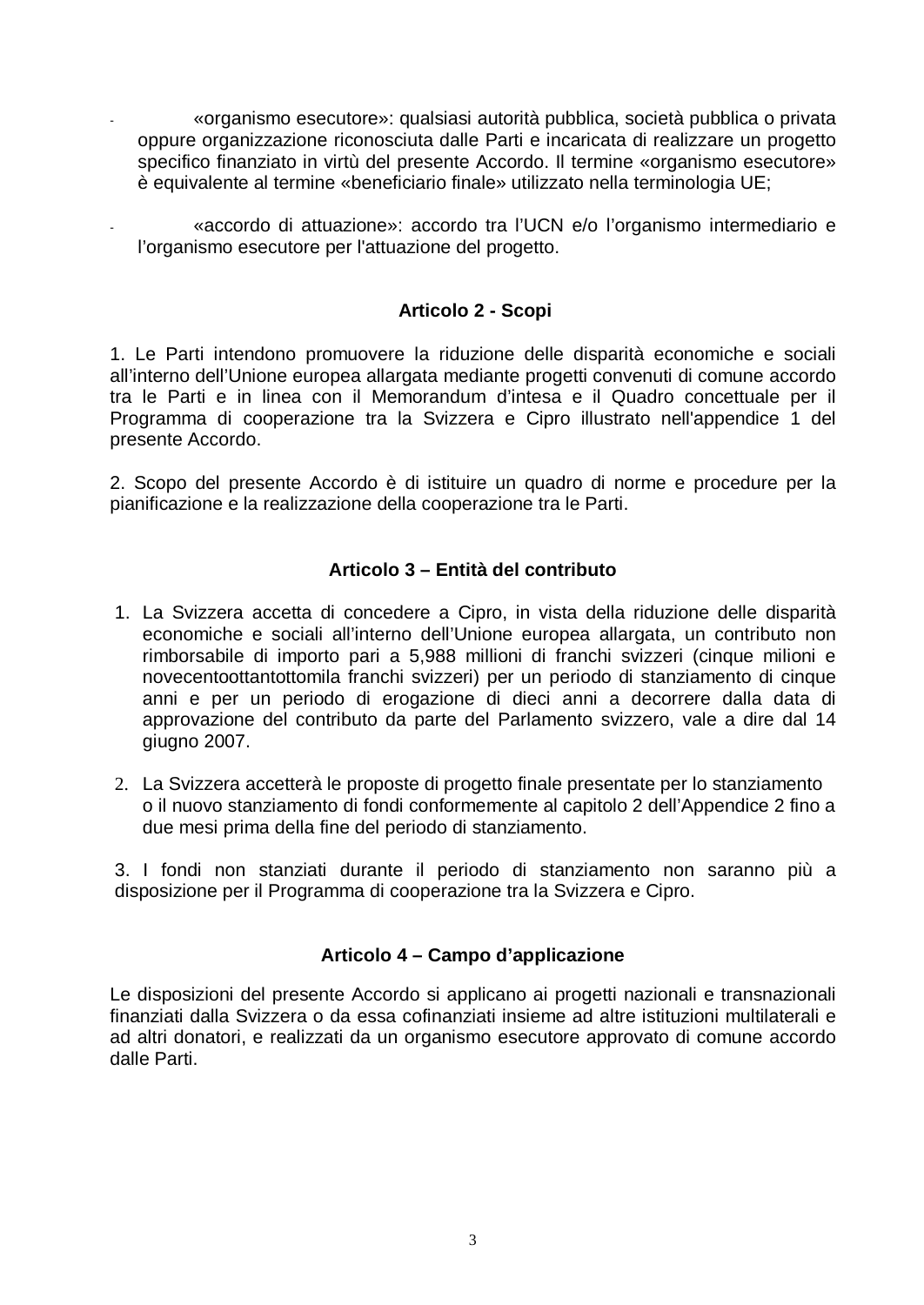### **Articolo 5 – Destinazione del contributo**

1. Il contributo deve essere destinato al finanziamento di progetti e può assumere la forma di sostegno finanziario, in particolare sovvenzioni, linee di credito, forme di garanzia, assunzione di partecipazioni, mutui e assistenza tecnica.

2. Il contributo deve essere impiegato conformemente agli scopi, ai principi, alle strategie e alle priorità tematiche definiti nel Quadro concettuale figurante nell'Appendice 1.

3. Il 5 per cento del contributo è impiegato dalla Svizzera per coprire i costi amministrativi del presente Accordo. Essi comprendono, tra l'altro, le spese per il personale e i consulenti, l'infrastruttura amministrativa, le missioni, il monitoraggio e le valutazioni.

4. Il contributo, sotto forma di sovvenzione, non deve superare il 60 per cento del totale dei costi ammissibili del progetto, ad eccezione dei progetti che beneficiano di un finanziamento supplementare sotto forma di stanziamenti di bilancio concessi da autorità nazionali, regionali o locali; in tali casi, il contributo svizzero non deve superare l'85 per cento del totale dei costi ammissibili. I progetti di consolidamento istituzionale e di assistenza tecnica o realizzati da organizzazioni non governative e il sostegno finanziario concesso a beneficio del settore privato (linee di credito, garanzie, partecipazioni al capitale e al debito) possono essere finanziati integralmente con il contributo svizzero.

5. Le spese seguenti non sono ammissibili per la concessione di aiuti: spese incorse da tutte le parti prima della firma dell'accordo di progetto, interessi su debiti, acquisto di immobili, spese di personale del Governo della Repubblica di Cipro e tasse sul valore aggiunto recuperabili, come specificato nell'articolo 7 del presente Accordo.

### **Articolo 6 – Coordinamento e procedure**

1. Per garantire che i progetti abbiano il massimo impatto possibile ed evitare doppioni e sovrapposizioni con progetti finanziati mediante fondi strutturali e/o di coesione o con fondi provenienti da qualsiasi altra fonte, le Parti assicurano un coordinamento efficace e si scambiano le informazioni necessarie a tal fine.

2. Tutta la corrispondenza tra le Parti, rapporti e documentazione di progetto inclusi, deve essere redatta in lingua inglese.

3. In linea di massima, ogni progetto deve essere assoggettato a un accordo di progetto che definisca sia le condizioni della concessione degli aiuti, sia i ruoli e le responsabilità delle parti contraenti.

4. Cipro è responsabile dell'individuazione dei progetti da finanziare con il contributo. Sia Cipro sia la Svizzera possono partecipare attivamente alla definizione dei progetti e fare proposte in merito alla preparazione degli stessi. Le norme e procedure applicabili alla selezione e alla realizzazione dei progetti sono definite nell'Appendice 2.

5. Tutti i progetti devono essere promossi da Cipro e approvati dalla Svizzera. Le Parti attribuiscono grande importanza al monitoraggio, alla valutazione e all'audit dei progetti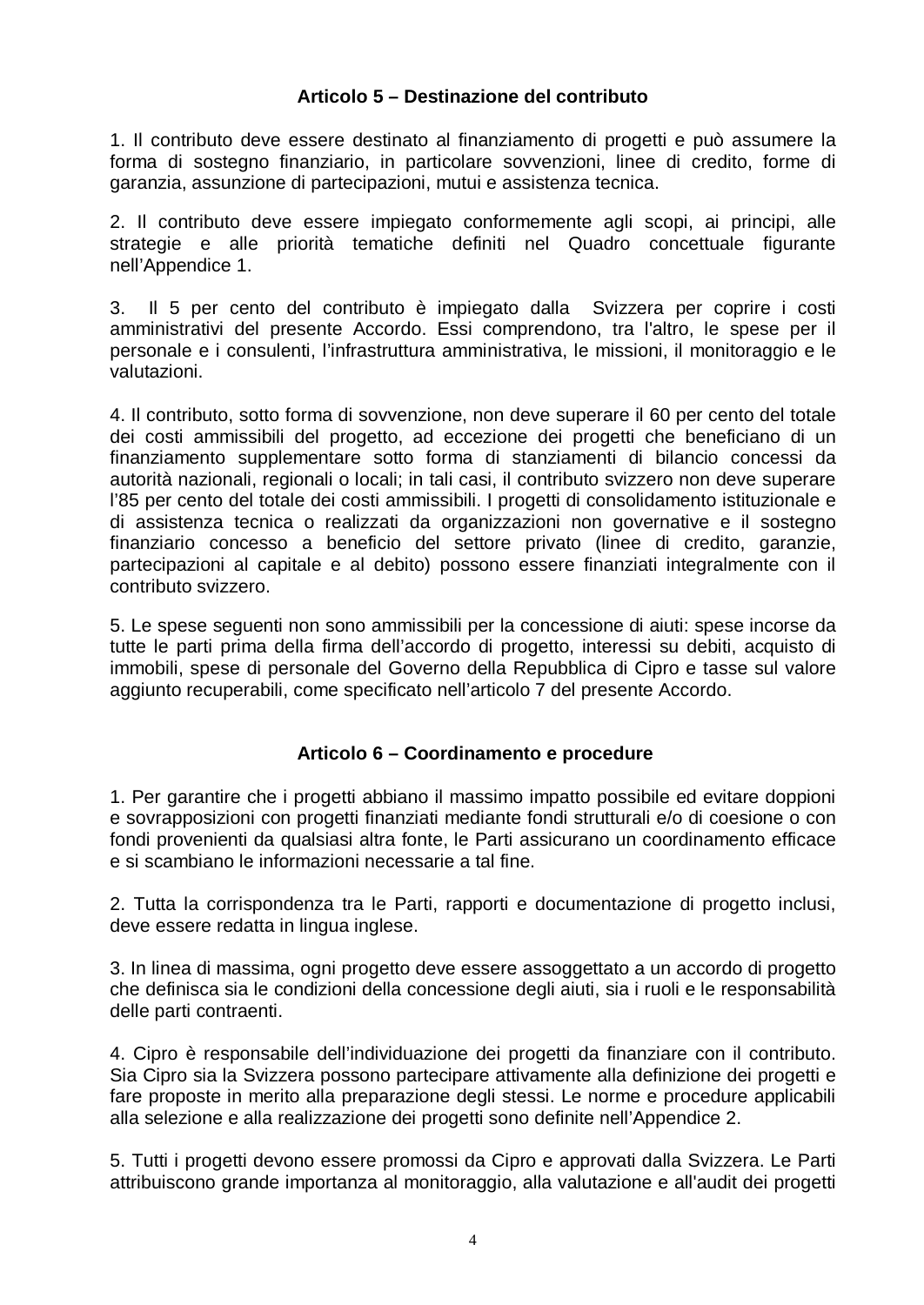e del Programma di cooperazione tra la Svizzera e Cipro conformemente a quanto previsto nell'Appendice 2. La Svizzera, o qualsiasi terza parte da essa delegata, ha il diritto di effettuare le visite, i monitoraggi, i controlli, gli audit e le valutazioni che ritiene opportuni riguardo a tutte le attività e procedure in rapporto con la realizzazione di progetti finanziati con il contributo. La Repubblica di Cipro è tenuta a fornire tutte le informazioni richieste o utili e a intraprendere o a fare intraprendere tutti i passi necessari per consentire la regolare attuazione di tali mandati.

6. All'entrata in vigore del presente Accordo, Cipro aprirà un conto bancario separato presso la Banca centrale della Repubblica di Cipro sul quale saranno depositati i fondi provenienti dal contributo svizzero. I costi amministrativi della Svizzera di cui all'articolo 5 paragrafo 3 del presente Accordo non sono gestiti attraverso questo conto. Gli interessi netti maturati saranno accreditati sul conto bancario presso la Banca centrale della Repubblica di Cipro e comunicati annualmente alla Svizzera.

7. Le procedure di pagamento sono definite nel capitolo 4 dell'Appendice 2 del presente Accordo.

### **Articolo 7 – Imposta sul valore aggiunto e altre tasse o emolumenti**

1. L'imposta sul valore aggiunto (IVA) deve essere considerata come spesa ammissibile soltanto se realmente e definitivamente a carico dell'organismo esecutore. L'IVA che sia in qualche modo recuperabile non deve essere considerata spesa ammissibile, nemmeno se non viene effettivamente recuperata dall'organismo esecutore o dal destinatario finale.

2. Altri tributi, tasse o emolumenti, e in special modo le imposte dirette e i contributi a favore delle assicurazioni sociali su salari e compensi saranno considerati spesa ammissibile soltanto se realmente e definitivamente a carico dall'organismo esecutore.

### **Articolo 8 – Incontri annuali e rapporti**

1. Per garantire l'efficace attuazione del Programma di cooperazione tra la Svizzera e Cipro, le Parti convengono di tenere incontri annuali. Il primo incontro deve aver luogo entro un anno dall'inizio dell'applicazione del presente Accordo.

2. Cipro organizza gli incontri in cooperazione con la Svizzera. Un mese prima dell'incontro l'UCN presenta un rapporto annuale. Il rapporto deve contenere segnatamente almeno gli oggetti elencati nell'Appendice 2.

3. Dopo l'ultimo pagamento secondo il presente Accordo, Cipro presenta alla Svizzera un rapporto finale contenente una valutazione sulla realizzazione dello scopo del presente Accordo e un conto finanziario finale sull'impiego del contributo, basato sulle revisioni contabili dei progetti.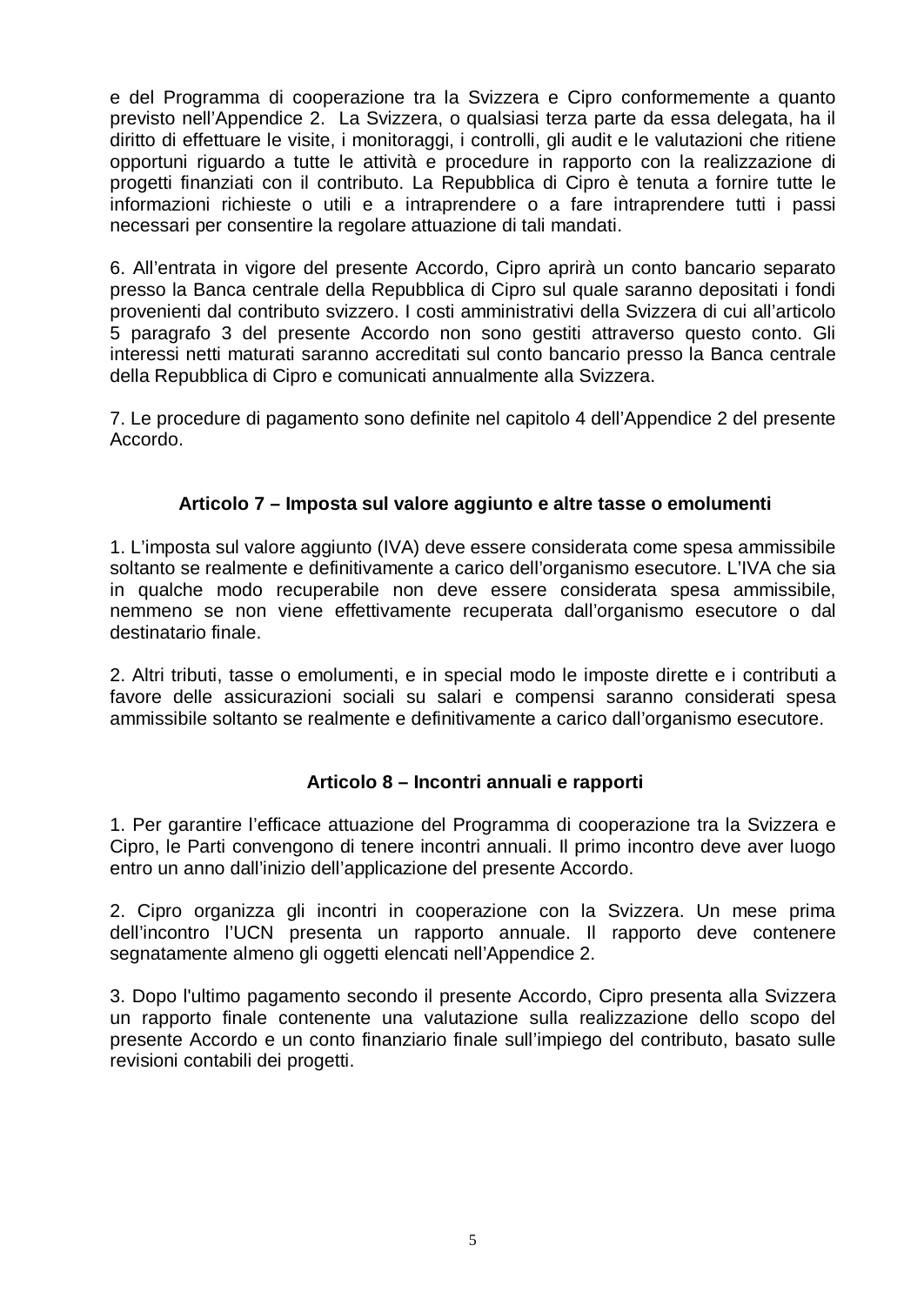### **Articolo 9 – Autorità competenti**

1. Cipro ha autorizzato il proprio Ufficio di pianificazione ad agire per suo conto come UCN ai fini del Programma di cooperazione tra la Svizzera e Cipro. L'UCN si assume la responsabilità ultima per la gestione del contributo nella Repubblica di Cipro, ivi compresa la responsabilità per il controllo finanziario e l'audit.

2. La Svizzera ha autorizzato il Dipartimento federale degli affari esteri, rappresentato dalla Direzione svizzera dello sviluppo e della cooperazione (DSC), ad agire per suo conto ai fini dell'attuazione del Programma di cooperazione tra la Svizzera e Cipro.

3. L'Ambasciata svizzera funge da punto di contatto per le UCN per quanto riguarda l'informazione ufficiale sul contributo. Le autorità competenti possono mantenere contatti diretti per le comunicazioni correnti.

### **Articolo 10 – Comuni preoccupazioni**

Le Parti condividono una comune preoccupazione in materia di lotta contro la corruzione, la quale compromette il buon governo e il corretto impiego delle risorse necessarie allo sviluppo e inoltre mette in pericolo la libera e leale concorrenza basata sul prezzo e sulla qualità. Esse affermano dunque la loro volontà di unire gli sforzi per lottare contro la corruzione e dichiarano in particolare che ogni offerta, dono, pagamento, compenso o vantaggio di qualsiasi tipo, concesso direttamente o indirettamente a qualsivoglia persona in vista di farsi aggiudicare un mandato o un contratto nell'ambito del presente Accordo, sarà interpretato come atto illecito o pratica corrotta. Qualsiasi atto di tale natura costituirà ragione sufficiente a giustificare la disdetta o l'annullamento del presente Accordo, del pertinente accordo di progetto o dell'assegnazione del conseguente aiuto oppure per adottare qualsiasi misura correttiva prevista dalla legge applicabile.

### **Articolo 11 – Disposizioni finali**

1. Le appendici 1 e 2 costituiscono parte integrante del presente Accordo.

2. Le controversie derivanti dall'applicazione del presente Accordo saranno risolte per via diplomatica.

3. Le modifiche al presente Accordo devono rivestire la forma scritta ed essere adottate di reciproco accordo tra le Parti seguendo le loro rispettive procedure. Le modifiche alle Appendici 1 e 2 devono rivestire la forma scritta ed essere adottate di reciproco accordo tra le autorità competenti ai sensi dell'articolo 9.

4. Il presente Accordo può essere denunciato in ogni momento per scritto da una delle Parti con preavviso di sei mesi. In tal caso, le disposizioni dell'Accordo continueranno a